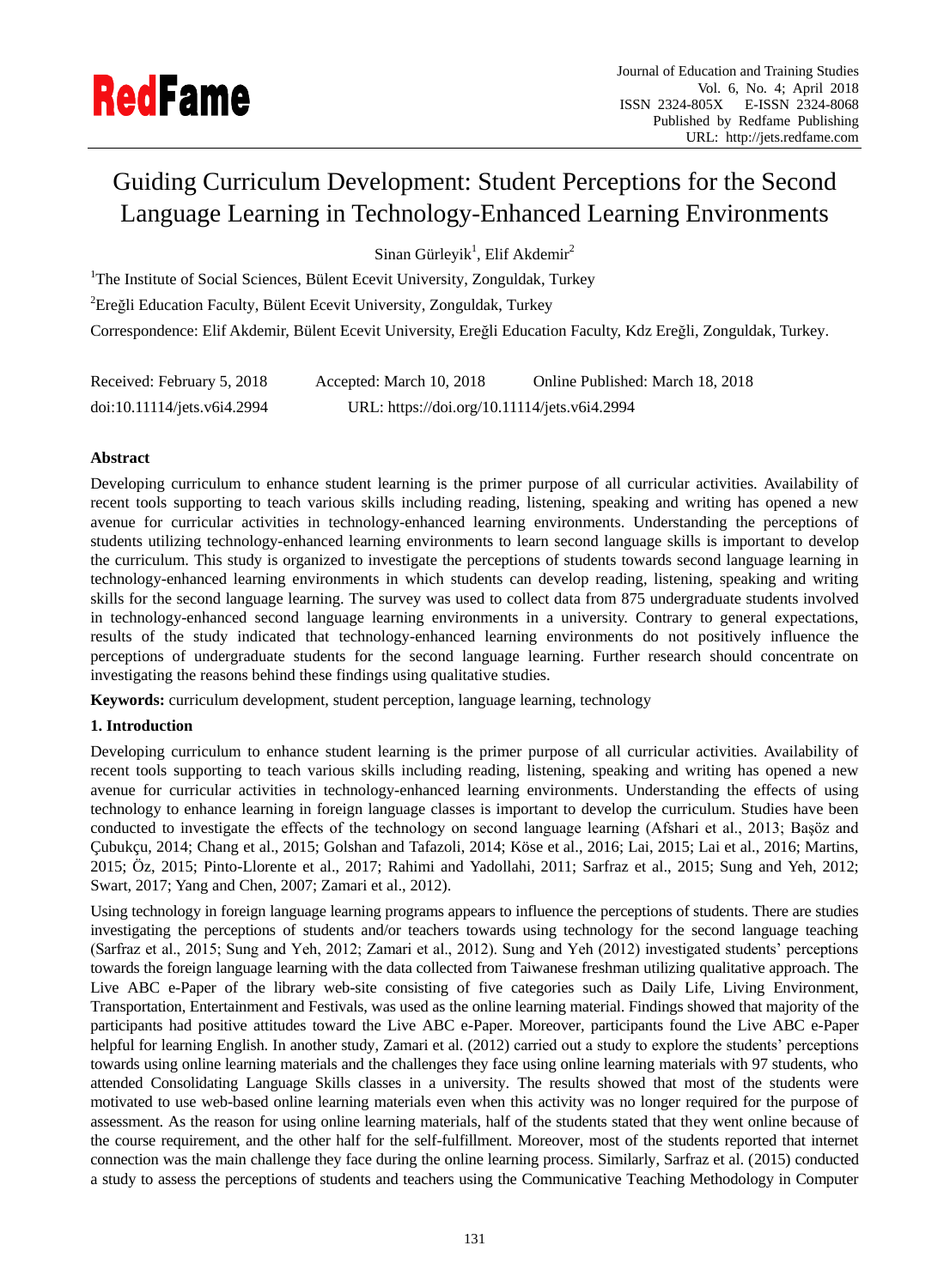Assisted Language Learning with the data collected from 50 Computer Sciences Degree program students. The results of the study showed that the communicative activities involving Computer Assisted Language Learning reflect positive attitudes of the students. Using CALL gives students more freedom over their learning. However students' perceptions in terms of the usefulness of the activities varied. Also, Chang et al. (2015) examined 22 studies on developing instruments that evaluate teachers' and students' perceptions in technology-enhanced learning environments. The study aimed to offer a novel framework which conceptualize the technology-supported learning environments based on the review of the instruments used in those studies. The Web of Science to search the articles were used. Six important dimensions of Technology Supported Learning Environments consisting of technical, content, cognitive, metacognitive, social, and affective were identified as a result of the analysis of 22 empirical studies.

Besides investigating the effects of the technology for second language teaching, studies have also examined the attitudes of students towards using technology for second language teaching (Afshari et al., 2013; Öz, 2015). Afshari et al. (2013) conducted a study to investigate the attitudes of students towards using the computer-assisted language learning (CALL) with 100 Languages and Linguistics undergraduate students. The results of the structural equation modeling revealed that students had moderate attitude toward CALL. In another study, the relationship between language learners' attitudes towards foreign language learning and computer-assisted language learning (CALL) was investigated by Öz (2015) with the data collected from 128 undergraduate freshmen students. The Computer Assisted Language Learning Scale was used for the data collection. The findings of the study indicated that participants had positive attitudes towards learning foreign language and the integration of computer-assisted language learning. The findings also indicated a strong positive correlation between participants' attitudes towards learning foreign language and computer-assisted language learning. In another study, Rahimi and Yadollahi (2011) carried out a study to investigate the relationship between attitudes of female students towards computer-assisted language learning (CALL) and attitudes towards foreign language learning (FLL). According to the findings, attitudes of female students towards computer-assisted language learning and attitudes towards foreign language learning were positive. Moreover, a positive correlation was found between CALL and FLL.

Combining the investigation of the students' perceptions towards technical tools and attitudes towards technical tools for language learning, Pinto-Llorente et al. (2017) conducted a study to explore students' perceptions and attitudes towards asynchronous tools. The data from the participants were collected through the survey. The results of the study indicated that students' perceptions and attitudes towards the technological tools were rather positive. Most students stated that blended learning model designed via Moodle was effective in improving students' grammar competence.

In contrast to the positive results of participants towards the use of technology in foreign language learning environments, part of some research studies revealed complaints about the use of the technology for the second language learning. Köse et al. (2016) conducted a study to investigate the effects of the online website used to contribute the vocabulary development of students with the data collected from 43 preparatory students at a university. According to the results of the study, most students found the online tool effective particularly at the beginning stages of the vocabulary learning. Students seemed really motivated while self-studying on the website during class hours based on the classroom observations. Also majority of the students found the website useful in terms of learning vocabulary. However, some participants complained about the lack of examples including new words. In another study, Yang and Chen (2007) carried out a descriptive study to explore participants' opinions about the integration of internet tools in language learning activities. The Advanced Joint English Teaching Program (AJET) program aiming to provide students an authentic language learning context to communicate through online discussions, e-mail, videoconferences and others was used in the study. The sample of the study consisted of 44 senior high school students and their teacher in Taiwan. Results indicated that majority of the students enjoyed the English learning via Internet. Most learners believed that the Internet promoted and enhanced language learning but the technology was not benefited enough because of the limited time, technical failures, limited administrative support, and various resources offered over the Internet. In another study investigating the English as Foreign Language (EFL) teachers' attitudes towards Technology-Enhanced Language Learning (TELL) with the data collected from 32 EFL teachers who were administered a questionnaire, Golshan and Tafazoli (2014) found that integrating TELL programs and tools into language classrooms is beneficial to create a positive attitude in teachers on the use of technology in classes. Most teachers stated that the TELL tools as effective factor in language teaching. Also, the semi-structured interview revealed that any technology-based tools help students learn and teachers to teach English. However, some participants complained about not being allowed to use some TELL tools like mobile phones. Finally, Başöz and Çubukçu (2014) investigated the attitudes of pre-service EFL teachers towards Computer Assisted Language Learning (CALL) with the data collected from 112 pre-service teachers studying at the English Language Teaching Department and found that CALL developed mostly their listening skills and vocabulary. Most of them also stated that CALL provided a more relaxed and stress-free atmosphere. However, participants declared that CALL did not develop their writing and oral skills.

Swart (2017) also found that the students' development of critical thinking potentially can be improved by the integration of the technology-enhanced learning environments into the classes. It is also stated that the use of authentic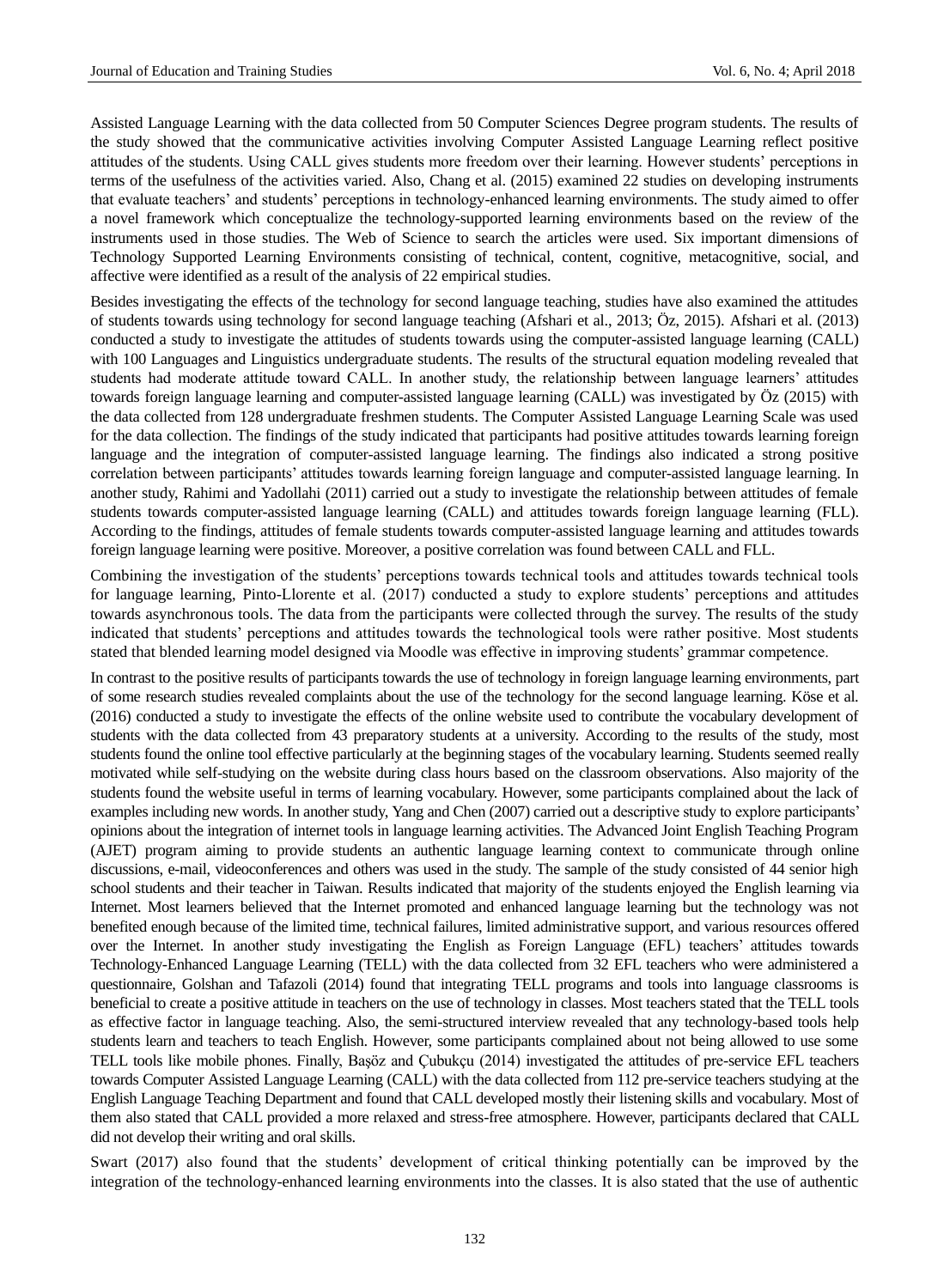materials in English language contributes to students' motivation, their reading and finding out new vocabulary, and also to their development of critical cultural awareness (Martins, 2015). Besides technology, teachers play important role in language learning. Lai (2015) found that teachers' support influences learners' self-directed technology use through straightened perceived usefulness, enhanced facilitating conditions and computer self-efficacy.

Although there are many factors playing roles on the effects of the technology in foreign language learning, little is known about the use of language curriculum design and language learning processes that underlies the EFL (Rodrigues, 2015). Understanding the perceptions of students utilizing technology-enhanced learning environments to learn second language skills is important to develop curricular activities. This study is organized to investigate the student perceptions for the second language learning on technology-enhanced learning environments in which students can develop reading, listening, speaking and writing skills for the second language learning. Following research questions were developed to investigate the issue;

1. Does the perception of the students using the technology-enhanced learning environment for the second language learning change by the gender? (H01, H02, H03, H04, H05)

2. Does the perception of the students using the technology-enhanced learning environment for the second language learning change by the department? (H06, H07, H08, H09, H010)

3. Does the perception of the students using the technology-enhanced learning environment for the second language learning change by the level of English? (H011, H012, H013, H014, H015)

4. Does the perception of the students using the technology-enhanced learning environment for the second language learning change by the device students use to access the technology-enhanced learning environment? (H016, H017, H018, H019, H020)

#### **2. Method**

The cross-sectional survey design was used in the study. A cross-sectional study is preferred to examine current the attitudes, beliefs, opinions, or practices of participants (Creswell, 2002). Student perceptions for the second language learning in technology-enhanced learning environments is examined in the study. Figure 1. shows the study design and tested hypotheses.



Figure 1. The study design and tested hypotheses

#### *2.1 Instrument*

The questionnaire was used for the data collection. The questionnaire has two parts. The first part of the questionnaire has four questions inquiring information about the gender, department, the level of English and the device students use to access the technology-enhanced learning environment. The second part of the questionnaire was adopted from the questionnaire on student perceptions about technology use for foreign language instruction developed by Stepp-Greany (2002). The second part of the questionnaire has 44 questions regarding the perceptions of students for the teacher's role and facilitation, for the access to lab and computers, for the effect on learning, for the interest and relevance, and for the effect on confidence as a learner, technical skills, and class assessments. The overall internal consistency coefficient score of the instrument is 0.944. The internal consistency coefficient score of the instrument for the sub-factors is presented in the Table 1.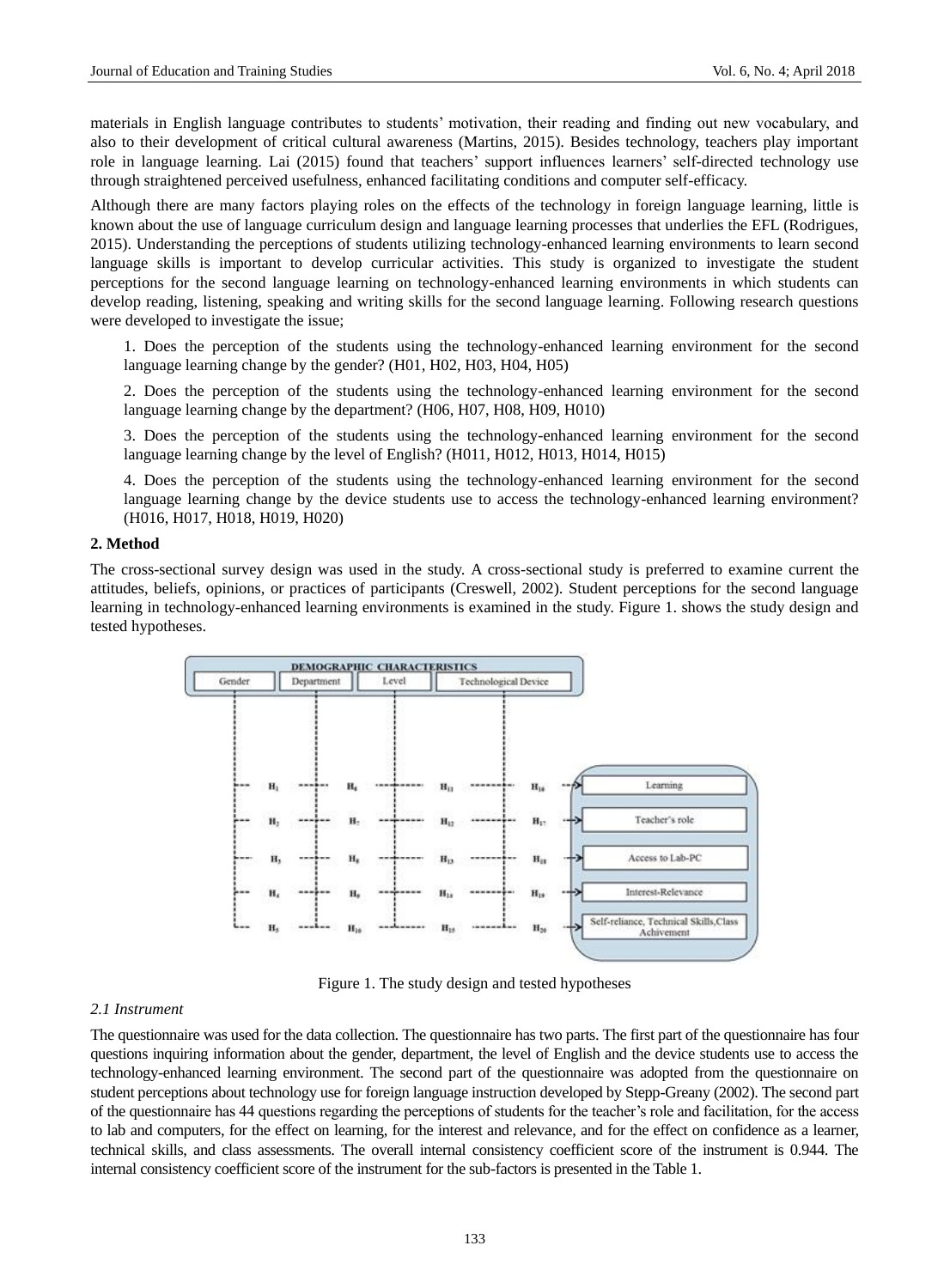#### Table 1. The internal consistency coefficient scores

|                                              | Number of        | <b>Internal Consistency</b> |
|----------------------------------------------|------------------|-----------------------------|
|                                              | <b>Ouestions</b> | Coefficient $(\alpha)$      |
| Effect on learning                           | 14               | 0,883                       |
| Teacher's role and facilitation              | 7                | 0,777                       |
| Access to lab and computers                  | 4                | 0,590                       |
| Interest and relevance                       | 10               | 0,867                       |
| Effect on confidence as a learner, technical |                  |                             |
| skills, and class assessments                | 9                | 0,867                       |
| Overall                                      | 44               | 0.944                       |

## *2.2 Context*

The study conducted in Karabük University. The university was established in 2007 as a public university. Attending technology-enhanced English language preparation program is compulsory for the Engineering department and foreign languages department students. Attending the program for other department students is elective. Students improve their reading, writing, listening and speaking skills in the technology-enhanced English language preparation program of the University.

### *2.3 Instruction*

The commercially available online skills program was used in the English language preparation program of the University. This online skills program provides students a mean for communicating with instructors. Instructors can follow the student progress inside and outside the class. The curriculum of the English language preparation program is designed in a way that students have to attend the compulsory lab sessions requiring the completion of the step-by-step activities designed to support reading, listening, writing and speaking skills. Besides in class activities, students can access the learning materials outside the class using the web technologies and can work independently. Also instructors can assign students extra activities to be completed outside the class. Instructors can also monitor individual and group progress of their students on the online skills program.

## *2.4 Participant Selection*

The study population consisted of 1100 undergraduate prep-class students in Karabük University. Data for the study were obtained on a volunteer basis from undergraduate students of Karabük University who were attending the English preparation classes. Holistic sampling approach was used in the study to select the participants. 875 undergraduate prep-class students using technology-enhanced learning environments to learn second language participated in the study. The data were collected in the 2015-2016 academic year. The demographic information of the participants is presented at the Table 2.

| <b>Sex</b>       |     | $\%$ | Department                   |      |                                                  |     | %             |
|------------------|-----|------|------------------------------|------|--------------------------------------------------|-----|---------------|
| Female           | 243 | 27,8 |                              |      | Engineering Departments (compulsory)             | 708 | 80,9          |
| Male             | 632 | 72,2 |                              |      | Foreign Language Department (compulsory)         | 69  | 7,9           |
|                  |     |      | Other Departments (elective) |      |                                                  | 98  | 11,2          |
| Total            | 875 | 100  | Total                        |      |                                                  | 875 | 100           |
| Level of English |     |      | f                            | $\%$ | Tools to access enhanced learning<br>environment | f   | $\frac{0}{0}$ |
| A <sub>1</sub>   |     |      | 7                            | 0,8  | Desktop PCs                                      | 109 | 12,5          |
| A <sub>2</sub>   |     |      | 302                          | 34,5 | Laptop PCs                                       | 417 | 47,7          |
| B1               |     |      | 525                          | 60,0 | <b>Tablets</b>                                   | 106 | 12,1          |
| $B+$             |     |      | 41                           | 4,7  | <b>Smart Phones</b>                              | 243 | 27,8          |
| Total            |     |      | 875                          | 100  | Total                                            | 875 | 100           |

Table 2. Participants' demographic information

## *2.5 Analysis*

The data obtained from the study were analyzed using SPSS 20 for Windows software. The descriptive tests, Mann-Whitney U Test and Kruskal-Wallis H test were used to evaluate the hypotheses. Non-parametric tests were used for the data analysis because the distribution of the data were not normal. All statistical tests were conducted with a significant level of 0.05.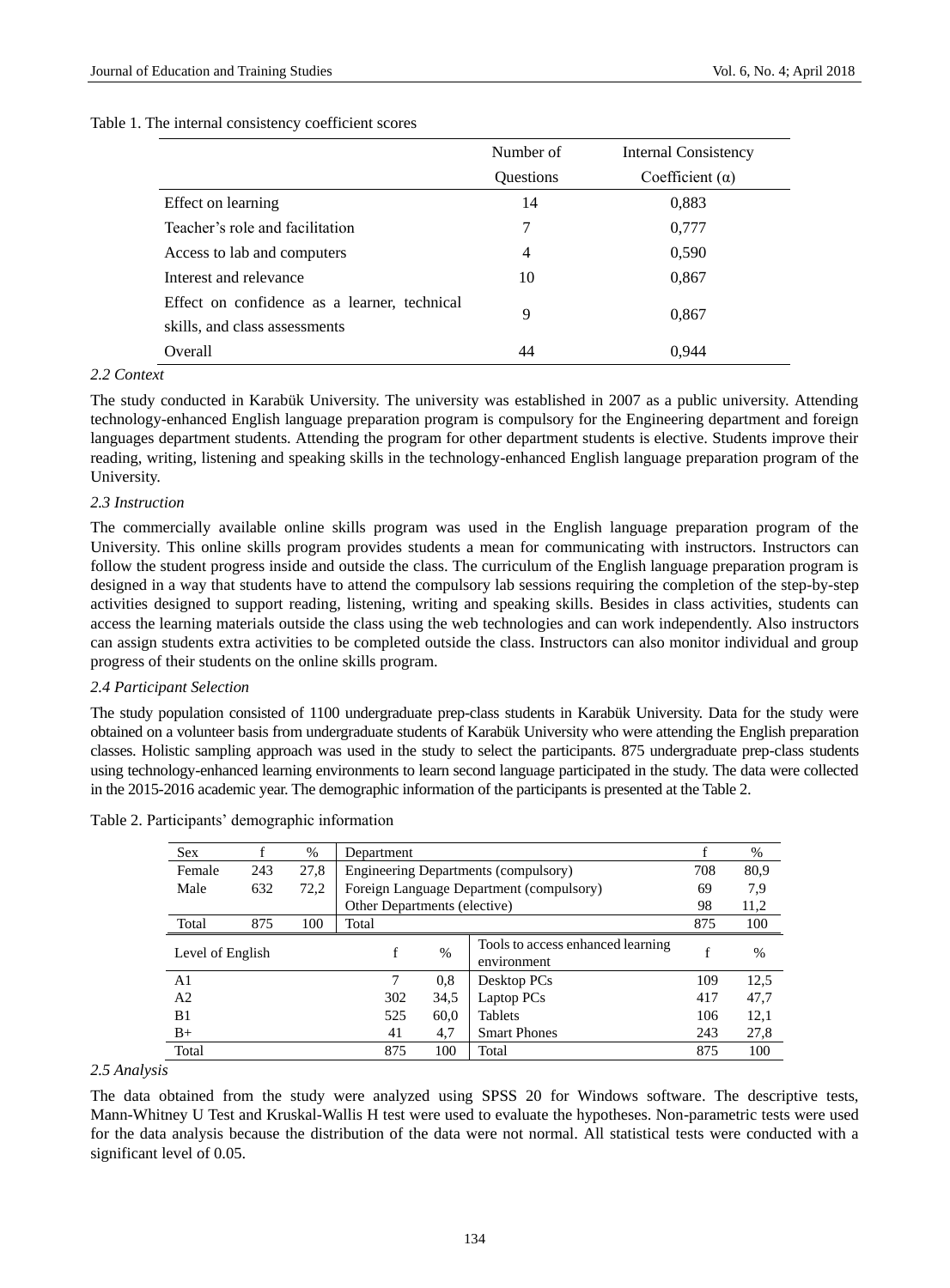### **3. Results**

The first research question investigated whether the perception of the students using the technology-enhanced learning environment for the second language learning change by the gender  $(H_{01}, H_{02}, H_{03}, H_{04}, H_{05})$ .

Table 3. Participants' perception by the gender

| Factors                           | Gender | N   | Mean<br>rank | Sum of<br>rank | U       | p        |  |
|-----------------------------------|--------|-----|--------------|----------------|---------|----------|--|
| 1-Effect on learning              | Male   | 632 | 430,59       | 272134,5       | 72106,5 | 0,162    |  |
|                                   | Female | 243 | 457.27       | 111115.5       |         |          |  |
| 2-Teacher's role and facilitation | Male   | 632 | 429.46       | 271421,5       | 71393,5 | 0,107    |  |
|                                   | Female | 243 | 460,20       | 111828,5       |         |          |  |
| 3-Access to lab and computers     | Male   | 632 | 428.21       | 270628,5       | 70600,5 | 0,064    |  |
|                                   | Female | 243 | 463.46       | 112621,5       |         |          |  |
| 4-Interest and relevance          | Male   | 632 | 439,09       | 277502,0       | 76102.0 | 0,838    |  |
|                                   | Female | 243 | 435,18       | 105748,0       |         |          |  |
| 5-Effect on confidence            | Male   | 632 | 413,94       | 261632,0       | 61604,0 | $0,000*$ |  |
|                                   | Female | 243 | 500.49       | 121618.0       |         |          |  |

The perception of the students was investigated for five factors including the effect on learning, teacher's role and facilitation, access to lab and computers, interest and relevance, and effect on confidence. The result of the Mann-Whitney U test comparing the perception of the students for the gender revealed that the perception of the students using the technology-enhanced learning environment for the second language learning do not change by the gender except for the effect on confidence factor. The confidence level of female was higher than the confidence level of males (U=  $61604, 0, p < 0,05$ ) (Table 3).

The second research question was designed to investigate whether the perception of the students using the technology-enhanced learning environment for the second language learning change by the department  $(H_{06},H_{07},H_{08},H_{108})$  $H_{09}$ ,  $H_{010}$ ).

| Factors                           | Departments                                 | N   | Mean rank | Chi-Square | P        |
|-----------------------------------|---------------------------------------------|-----|-----------|------------|----------|
|                                   | Engineering Departments (compulsory)        | 708 | 429,17    |            |          |
| 1-Effect on learning              | Foreign Language Department (compulsory)    | 69  | 476,24    | 4,531      | 0,104    |
|                                   | Other Departments (elective)                |     | 474,85    |            |          |
|                                   | Engineering Departments (compulsory)        | 708 | 427,15    |            |          |
| 2-Teacher's role and facilitation | Foreign Language Department (compulsory)    | 69  | 471,45    | 7,137      | $0.028*$ |
|                                   | Other Departments (elective)                | 98  | 492.81    |            |          |
|                                   | Engineering Departments (compulsory)        | 708 | 430,00    |            |          |
| 3-Access to lab and computers     | Foreign Language Department (compulsory)    |     | 471,75    | 3,749      | 0,153    |
|                                   | Other Departments (elective)                | 98  | 472.04    |            |          |
|                                   | Engineering Departments (compulsory)        | 708 | 432,40    |            |          |
| 4-Interest and relevance          | Foreign Language Department (compulsory)    |     | 454,59    | 1,918      | 0,383    |
|                                   | Other Departments (elective)                | 98  | 466,77    |            |          |
| 5-Effect on confidence            | <b>Engineering Departments (compulsory)</b> | 708 | 428,30    |            |          |
|                                   | Foreign Language Department (compulsory)    |     | 509,33    | 7,153      | $0.028*$ |
|                                   | Other Departments (elective)                | 98  | 457.83    |            |          |

Table 4. Participants' perception by the department

The perception of the students was investigated for five factors including the effect on learning, teacher's role and facilitation, access to lab and computers, interest and relevance, and effect on confidence. The result of the Kruskal-Wallis H test comparing the perception of the students for the department revealed that perception of the students for the teacher's role and facilitation change by the department  $(X^2=7,137; p<0,05)$  (Table 4). Students who joined the second language learning program using the technology-enhanced learning environment voluntarily (Other Departments-elective) have more positive perception than other students in the program. Moreover the result of the Kruskal-Wallis H test comparing the perception of the students for the department revealed that perception of the students for the effect on confidence change by the department  $(X^2=7,153; p<0,05)$  (Table 3). Students in foreign language department joining the second language learning program using the technology-enhanced learning environment mandatorily have more positive perception than students of other departments.

The third research question examined whether the perception of the students using the technology-enhanced learning environment for the second language learning change by the level of English ( $H_{011}, H_{012}, H_{013}, H_{014}, H_{015}$ ).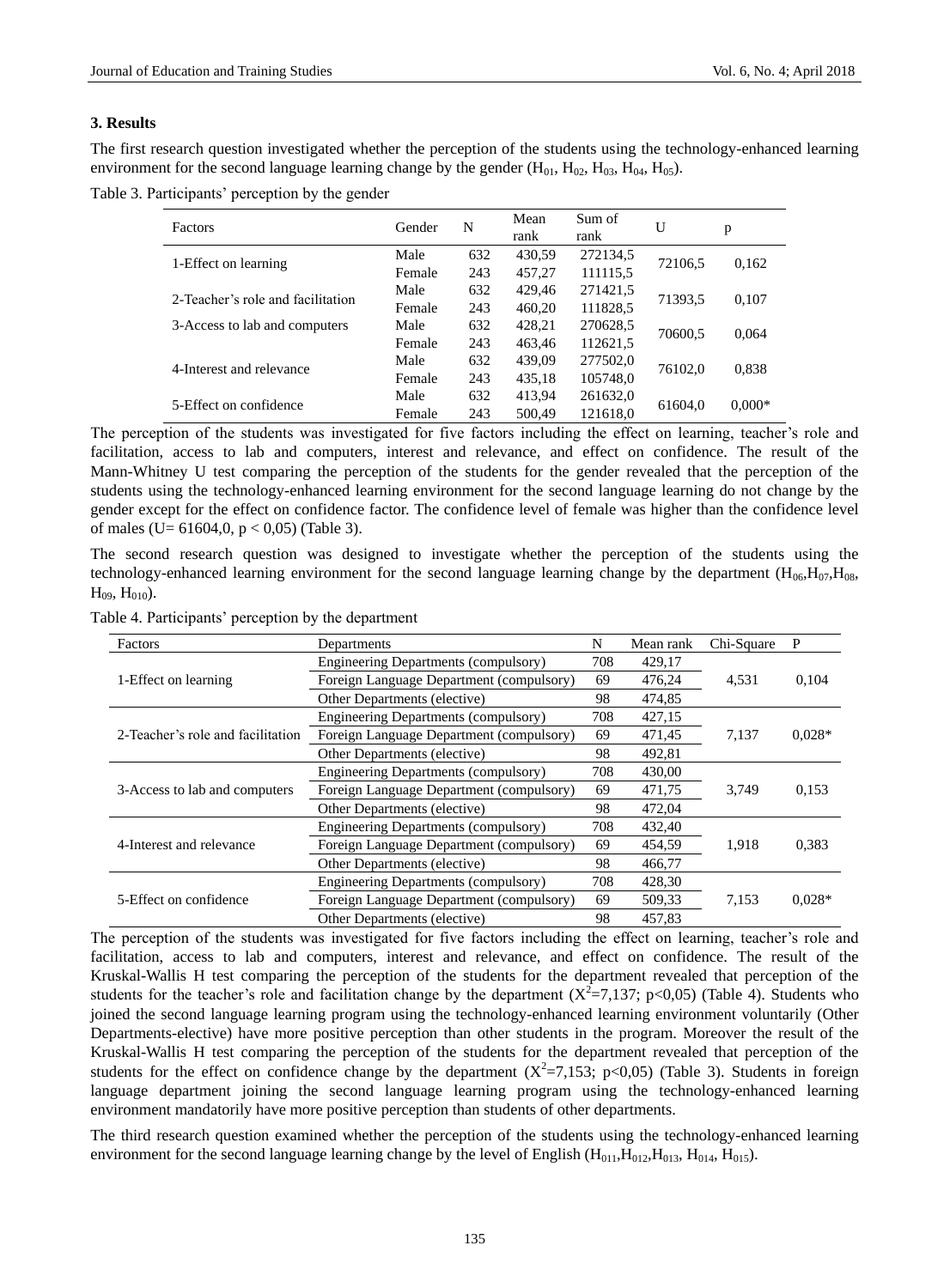|  | Table 5. Participants' perception by the level of English |  |
|--|-----------------------------------------------------------|--|
|--|-----------------------------------------------------------|--|

| Factors                           | English Level  | N   | Mean rank | Chi-Square | p        |  |
|-----------------------------------|----------------|-----|-----------|------------|----------|--|
|                                   | A1             | 7   | 677,21    |            |          |  |
|                                   | A <sub>2</sub> | 302 | 422,68    | 12,505     | $0.006*$ |  |
| 1-Effect on learning              | B1             | 525 | 436,66    |            |          |  |
|                                   | $B+$           | 41  | 527,12    |            |          |  |
|                                   | A <sub>1</sub> | 7   | 575,86    |            |          |  |
| 2-Teacher's role and facilitation | A <sub>2</sub> | 302 | 417,45    |            | 0,079    |  |
|                                   | B1             | 525 | 443,12    | 6,793      |          |  |
|                                   | $B+$           | 41  | 500,20    |            |          |  |
|                                   | A <sub>1</sub> | 7   | 617,64    |            | $0.001*$ |  |
|                                   | A <sub>2</sub> | 302 | 410,17    |            |          |  |
| 3-Access to lab and computers     | B1             | 525 | 442,69    | 15,885     |          |  |
|                                   | $B+$           | 41  | 552,24    |            |          |  |
|                                   | A1             | 7   | 665,21    |            |          |  |
| 4-Interest and relevance          | A <sub>2</sub> | 302 | 435,28    |            |          |  |
|                                   | B1             | 525 | 431,93    | 8,237      | $0.041*$ |  |
|                                   | $B+$           | 41  | 496,90    |            |          |  |
|                                   | A1             | 7   | 674,00    |            |          |  |
| 5-Effect on confidence            | A <sub>2</sub> | 302 | 411,73    |            |          |  |
|                                   | B1             | 525 | 444,77    | 12,607     | $0.006*$ |  |
|                                   | $B+$           | 41  | 504,56    |            |          |  |

## *\*p<0,05*

The perception of the students was investigated for five factors including the effect on learning, teacher's role and facilitation, access to lab and computers, interest and relevance, and effect on confidence. The result of the Kruskal-Wallis H test comparing the perception of the students for the level of English revealed that the perception of the students using the technology-enhanced learning environment for the second language learning change by the level of English except for the teacher's role and facilitation factor (Table 5). Students whose level of English is A1 have more positive perception than others.

The last research question investigated whether the perception of the students using the technology-enhanced learning environment for the second language learning change by the device students use to access the technology-enhanced learning environment ( $H<sub>016</sub>, H<sub>017</sub>, H<sub>018</sub>, H<sub>019</sub>, H<sub>020</sub>$ ).

|  |  |  |  |  | Table 6. Participants' perception by the device students use to access the technology-enhanced learning environment |
|--|--|--|--|--|---------------------------------------------------------------------------------------------------------------------|
|--|--|--|--|--|---------------------------------------------------------------------------------------------------------------------|

| Factors                           | Tools to access enhanced learning environment | N   | Mean rank | Chi-Square | P     |
|-----------------------------------|-----------------------------------------------|-----|-----------|------------|-------|
|                                   | Desktop PCs                                   | 109 | 442,55    |            |       |
|                                   | Laptop PCs                                    | 417 | 441,71    |            |       |
| 1-Effect on learning              | Tablets                                       |     | 433,04    | 0,315      | 0,957 |
|                                   | <b>Smart Phones</b>                           | 243 | 431,76    |            |       |
|                                   | Desktop PCs                                   | 109 | 448,00    |            |       |
| 2-Teacher's role and facilitation | Laptop PCs                                    | 417 | 436,33    | 0,514      | 0,916 |
|                                   | Tablets                                       | 106 | 425,34    |            |       |
|                                   | <b>Smart Phones</b>                           | 243 | 441,91    |            |       |
|                                   | Desktop PCs                                   | 109 | 465,12    |            |       |
| 3-Access to lab and computers     | Laptop PCs<br>Tablets                         |     | 436,20    | 2,833      | 0,418 |
|                                   |                                               |     | 408,19    |            |       |
|                                   | <b>Smart Phones</b>                           | 243 | 441,92    |            |       |
|                                   | Desktop PCs                                   | 109 | 461,67    |            |       |
| 4-Interest and relevance          | Laptop PCs                                    | 417 | 433,93    | 1,446      |       |
|                                   | Tablets                                       | 106 | 423,46    |            | 0,695 |
|                                   | <b>Smart Phones</b>                           | 243 | 440,71    |            |       |
|                                   | Desktop PCs                                   | 109 | 442,64    |            |       |
| 5-Effect on confidence            | Laptop PCs                                    | 417 | 447,36    | 1,923      | 0,586 |
|                                   | Tablets                                       | 106 | 446,85    |            |       |
|                                   | <b>Smart Phones</b>                           | 243 | 420,48    |            |       |

The perception of the students was investigated for five factors including the effect on learning, teacher's role and facilitation, access to lab and computers, interest and relevance, and effect on confidence. The result of the Kruskal-Wallis H test comparing the perception of the students for the device students use to access the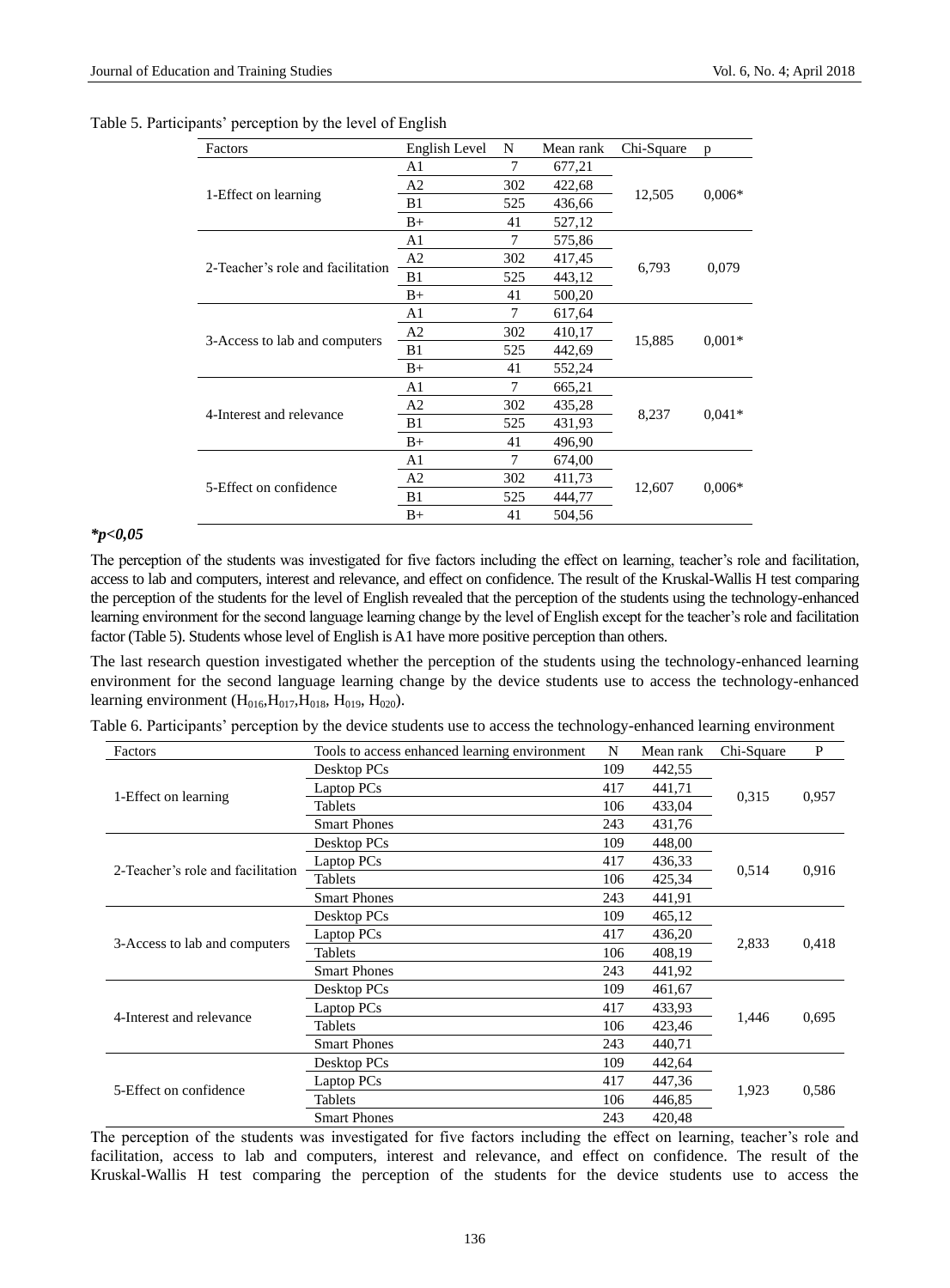technology-enhanced learning environment revealed that the perception of the students using the technology-enhanced learning environment for the second language learning does change by the device students use to access the technology-enhanced learning environment (Table 6).

### **4. Discussion and Conclusion**

New dimensions have been added to curriculum development with the inclusion of technology in teaching and learning activities. Guiding curriculum developers about the perception of students using the technology-enhanced learning environment is important to make accurate decisions for the curriculum development. This study is primarily designed to investigate the students' perceptions for the second language learning on technology-enhanced learning environments in which students can develop reading, listening, speaking and writing skills for the second language learning. The results of the study have contributed to make several judgements for the perception of the students using technology-enhanced learning environment for the English language learning.

Overall gender does not play a significant role on the perception of the students towards technology-enhanced learning environment for the English language learning. However, the confidence level of females was higher than the confidence level of males. Bahar (2006) found that females graduate with higher GPA than males in undergraduate programs. Therefore this finding rises a question to investigate whether there is a relation between the confidence level and GPA.

Another important finding of the study indicated that students who attended the technology-enhanced learning environment voluntarily have more positive perception about the teacher's role and facilitation. Similarly voluntary attending students' perception is higher than those students attending the program because of the program requirements. Zamari et al. (2012) found that even it was no longer required part of the course, most students were motivated to use the web-based online learning materials. It seems that not only the technology-enhanced learning environment but also the willingness of students to attend the program improves the perception of the students.

Moreover it is found that students whose English language level is higher have more positive perception than other students with lower English language level in technology-enhanced learning environment. Is the increase on the perception due to the technology-enhanced learning environment? Or is it the attribute of successful students for any learning environment? These are open questions to investigate because Sung and Yeh (2012) found that majority of the participants had positive attitudes toward the learning material using the web technologies. However it is also found in this study that the perception of the students using the technology-enhanced learning environment for the second language learning does change by the device students use to access the environment. This can be explained by the learner-interface interaction proclaimed by Hillman, Willis, and Gunawardena (1994).

The most important finding of this study is that in contrast to the general expectations, results of the study indicated that technology-enhanced learning environments do not positively influence the perceptions of undergraduate students for the second language learning. The overall perception level of students was low to learn English in technology-enhanced learning environments.

In conclusion, curriculum development is a planned activity which shapes the content into a form of plan for conducting effective teaching and learning. Obtaining information about the content, context, and users is important to make effective development decisions. Learning environments and means to access the environments are changing. Technology-enhanced learning environments provide numerous means to develop skills for the second language learning. Although they are not limited to, these skills include reading, listening, speaking and writing skills. Information collected in this study about the perception of students using the technology-enhanced learning environment will potentially guide the future curriculum development practices. Especially central design in curriculum emphasizes on the process which uses the selection of teaching activities, techniques and methods as a starting point (Richards, 2013). Findings of this study points out that while selecting teaching activities, techniques and methods in curriculum development, it should be kept in mind that the overall perception level of students are low to learn English in technology-enhanced learning environments. Therefore conventional means to deliver the instruction should be preferred during the development of the teaching activities, techniques and methods. Future research should concentrate on investigating the reasons while the perception level of students are low to learn English in technology-enhanced learning environments.

#### **References**

- Afshari, M., Ghavifekr, S., Siraj, S., & Jing, D. (2013). Students' attitudes towards computer-assisted language learning. *Procedia-Social and Behavioral Sciences*, *103*, 852-859.<https://doi.org/10.1016/j.sbspro.2013.10.407>
- Bahar, H. H. (2006). An Evaluation of KPSS Scores According to Grade Point Avarege and Gender. *Education and Science, 31*(140), 68-74.
- Başöz, T., & Çubukçu, F. (2014). Pre-service EFL teacher's attitudes towards Computer Assisted Language Learning (CALL). *Procedia-Social and Behavioral Sciences, 116*, 531-535[. https://doi.org/10.1016/j.sbspro.2014.01.253](https://doi.org/10.1016/j.sbspro.2014.01.253)